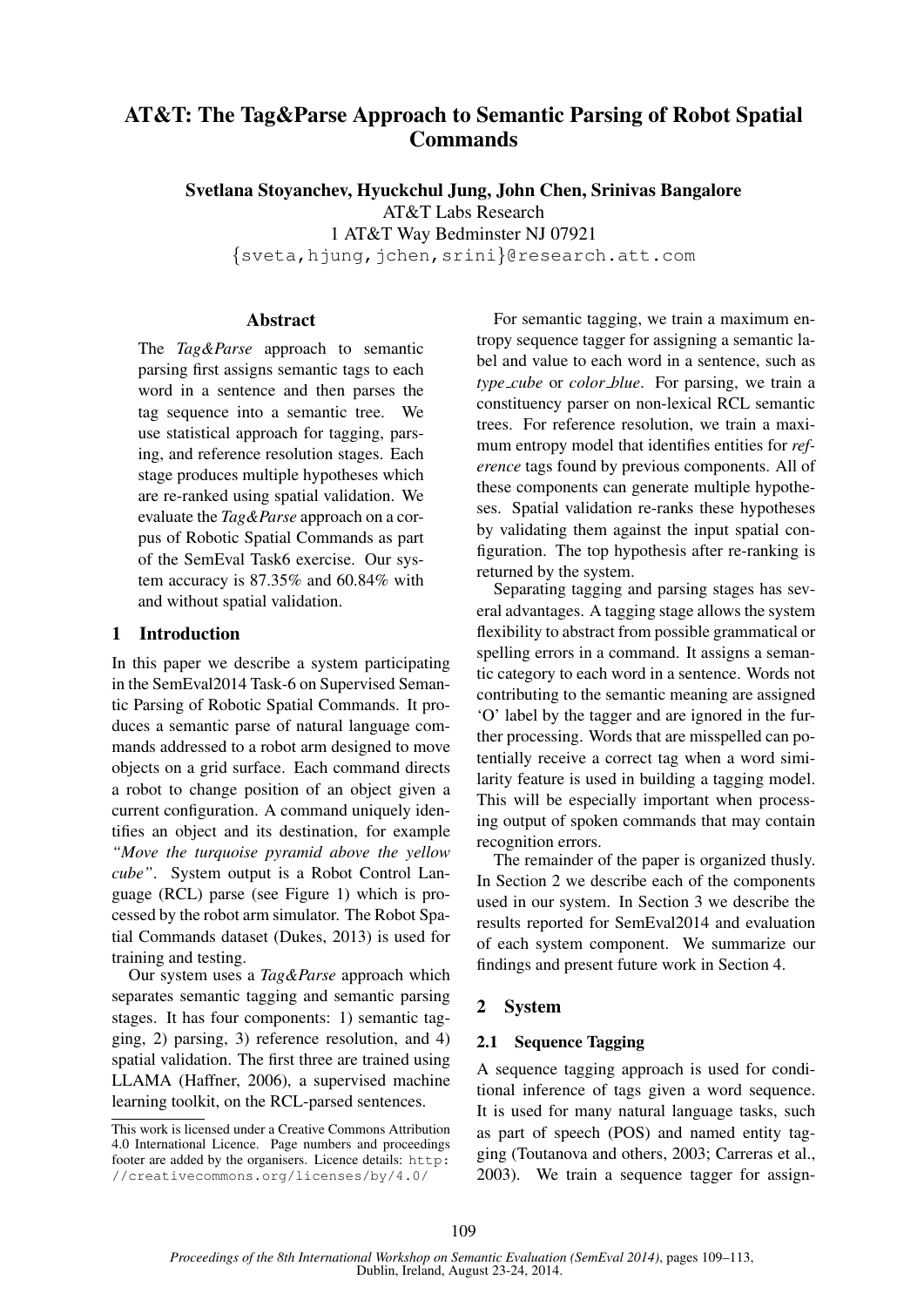

Figure 1: RCL tree for a sentence *Move the turquoise pyramid above the yellow cube.*

| Word      | index | tag      | label  |
|-----------|-------|----------|--------|
| Move      |       | action   | move   |
| the       | 2     | ( )      |        |
| turquoise | 3     | color    | cyan   |
| pyramid   | 4     | type     | prism  |
| above     | 5     | relation | above  |
| the       | 6     | ( )      |        |
| yellow    | 7     | color    | yellow |
| cube      | 8     | type     | cube   |

Table 1: Tagging labels for a sentence *Move the turquoise pyramid above the yellow cube.*

ing a combined semantic tag and label (such as *type\_cube*) to each word in a command. The tags used for training are extracted from the leaf-level nodes of the RCL trees. Table 2 shows tags and labels for a sample sentence *"Move the turquoise pyramid above the yellow cube"* extracted from the RCL parse tree (see Figure 1). In some cases, a label is the same as a word (yellow, cube) while in other cases, it differs (turquoise - cyan, pyramid - prism).

We train a sequence tagger using LLAMA maximum entropy (maxent) classification (Haffner, 2006) to predict the combined semantic tag and label of each word. Neighboring words, immediately neighboring semantic tags, and POS tags are used as features, where the POS tagger is another sequence tagging model trained on the Penn Treebank (Marcus et al., 1993). We also experimented with a tagger that assigns tags and labels in separate sequence tagging models, but it performed poorly.

### 2.2 Parsing

We use a constituency parser for building RCL trees. The input to the parser is a sequence of tags assigned by a sequence tagger, such as *"action color type relation color type"* for the example in Figure 1.

The parser generates multiple RCL parse tree hypotheses sorted in the order of their likelihood. The likelihood of a tree  $T$  given a sequence of tags  $T$  is determined using a probabilistic context free grammar (PCFG) G:

$$
P(T|S) = \prod_{r \in T} P_G(r) \tag{1}
$$

The n-best parses are obtained using the CKY algorithm, recording the n-best hyperedge backpointers per constituent along the lines of (Huang and Chiang, 2005). G was obtained and  $P_G$  was estimated from a corpus of non-lexical RCL trees generated by removing all nodes descendant from the tag nodes (action, color, etc.). Parses may contain empty nodes not corresponding to any tag in the input sequence. These are hypothesized by the parser at positions in between input tags and inserted as edges according to the PCFG, which has probabilistic rules for generating empty nodes.

### 2.3 Reference Resolution

Reference resolution identifies the most probable antecedent for each anaphor within a text (Hirschman and Chinchor, 1997). It applies when multiple candidates antecedents are present. For example, in a sentence *"Pick up the red cube standing on a grey cube and place it on top of the yellow one"*, the anaphor *it* has two candidate antecedents corresponding to entity segments *the red cube* and *a grey cube*. In our system, anaphor and antecedents are represented by *reference tags* occurring in one sentence. A reference tag is either assigned by a sequence tagger to one of the words (e.g. to a pronoun) or is inserted into a tree by the parser (e.g. ellipsis). We train a binary maxent model for this task using LLAMA. The input is a pair consisting of an anaphor and a candidate antecedent, along with their features.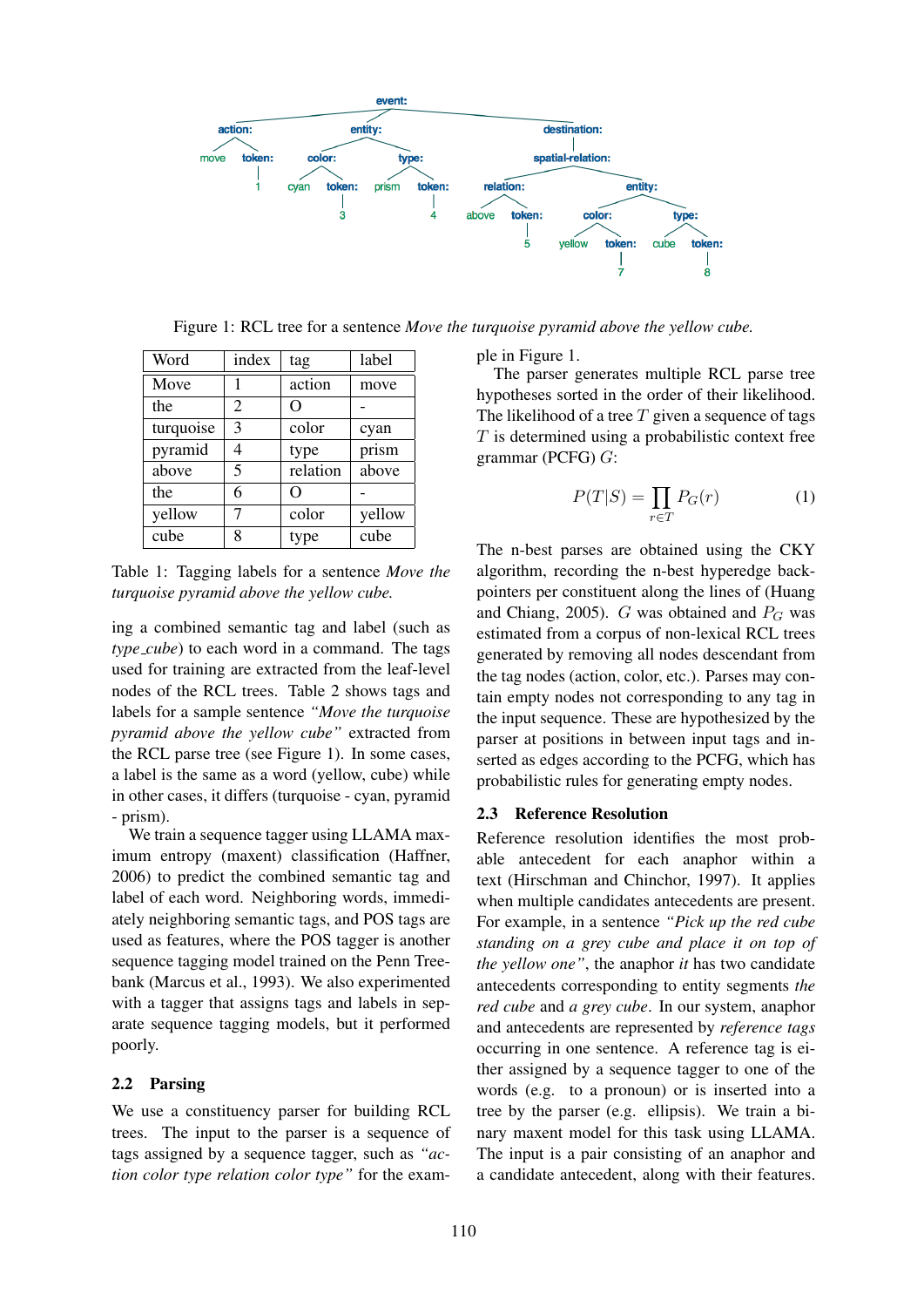Features that are used include the preceding and following words as well as the tags/labels of both the anaphor and candidate antecedent. The reference resolution component selects the antecedent for which the model returns the highest score.

### 2.4 Spatial Validation

SemEval2014 Task6 provided a spatial planner which takes an RCL command as an input and determines if that command is executable in the given spatial context. At each step described in 2.1∼2.3, due to the statistical nature of our approach, multiple hypotheses can be easily computed with different confidence values. We used the spatial planner to validate the final output RCL commands from the three steps by checking if the RCLs are executable or not. We generate multiple tagger output hypotheses. For each tagger output hypothesis, we generate multiple parser output hypotheses. For each parser output hypothesis, we generate multiple reference resolution output hypotheses. The resulting output hypotheses are ranked in the order of confidence scores with the highest tagging output scores ranked first, followed by the parsing output scores, and, finally, reference resolution output scores. The system returns the result of the top scored command that is valid according to the spatial validator.

In many applications, there can be a tool or method to validate tag/parse/reference outputs fully or partially. Note that in our system the validation is performed after all output is generated. Tightly coupled validation, such as checking validity of a tagged entity or a parse constituent, could help in computing hypotheses at each step (e.g., feature values based on possible entities or actions) and it remains as future work.

## 3 Results

In this section, we present evaluation results on the three subsets of the data summarized in Table 3. In the TEST2500 data set, the models are trained on the initial 2500 sentences of the Robot Commands Treebank and evaluated on the last 909 sentences (this corresponds to the data split of the SemEval task). In TEST500 data set, the models are trained on the initial 500 sentences of the training set and evaluated on the last 909 test sentences. We report these results to analyze the models' performance on a reduced training size. In DEV2500 data set, models are trained on 90% of the initial 2500 sentences and evaluated on 10% of the 2500

| # | Dataset                | $Avg \# hyp$ | Accuracy |
|---|------------------------|--------------|----------|
|   | <b>TEST2500 1-best</b> |              | 86.0%    |
| 2 | TEST2500 max-5         | 3.34         | 95.2%    |
| 3 | TEST500 1-best         |              | 67.9%    |
|   | TEST500 max-5          | 4.25         | 83.8%    |
| 5 | DEV2500 1-best         |              | 90.8%    |
| 6 | DEV2500 max-5          | 2.9          | 98.0%    |

Table 3: Tagger accuracy for 1-best and maximum of 5-best hypotheses (max-5).

sentences using a random data split. We observe that sentence length and standard deviation of test sentences in the TEST2500 data set is higher than on the training sentences while in the DEV2500 data set training and test sentence length and standard deviation are comparable.

### 3.1 Semantic Tagging

Table 3 presents sentence accuracy of the semantic tagging stage. Tagging accuracy is evaluated on 1-best and on max-5 best tagger outputs. In the max-5 setting the number of hypotheses generated by the tagger varies for each input with the average numbers reported in Table 3. Tagging accuracy on TEST2500 using 1-best is 86.0%. Considering max-5 best tagging sequences, the accuracy is 95.2%. On the TEST500 data set tagging accuracy is 67.9% and 83.8% on 1-best and max-5 best sequences respectively, approximately 8% points lower than on TEST2500 data set. On the DEV2500 data set tagging accuracy is 90.8% and 98.0% on 1-best and max-5 best sequences, 4.8% and 2.8% points higher than on the TEST2500 data set. The higher performance on DEV2500 in comparison to the TEST2500 can be explained by the higher complexity of the test sentences in comparison to the training sentences in the TEST2500 data set.

### 3.2 RCL Parsing

Parsing was evaluated using the EVALB scoring metric (Collins, 1997). Its 1-best F-measure accuracy on gold standard TEST2500 and DEV2500 semantic tag sequences was 96.17% and 95.20%, respectively. On TEST500, its accuracy remained 95.20%. On TEST2500 with system provided input sequences, its accuracy was 94.79% for 869 out of 909 sentences that were tagged correctly.

### 3.3 System Accuracy

Table 4 presents string accuracy of automatically generated RCL parse trees on each data set. The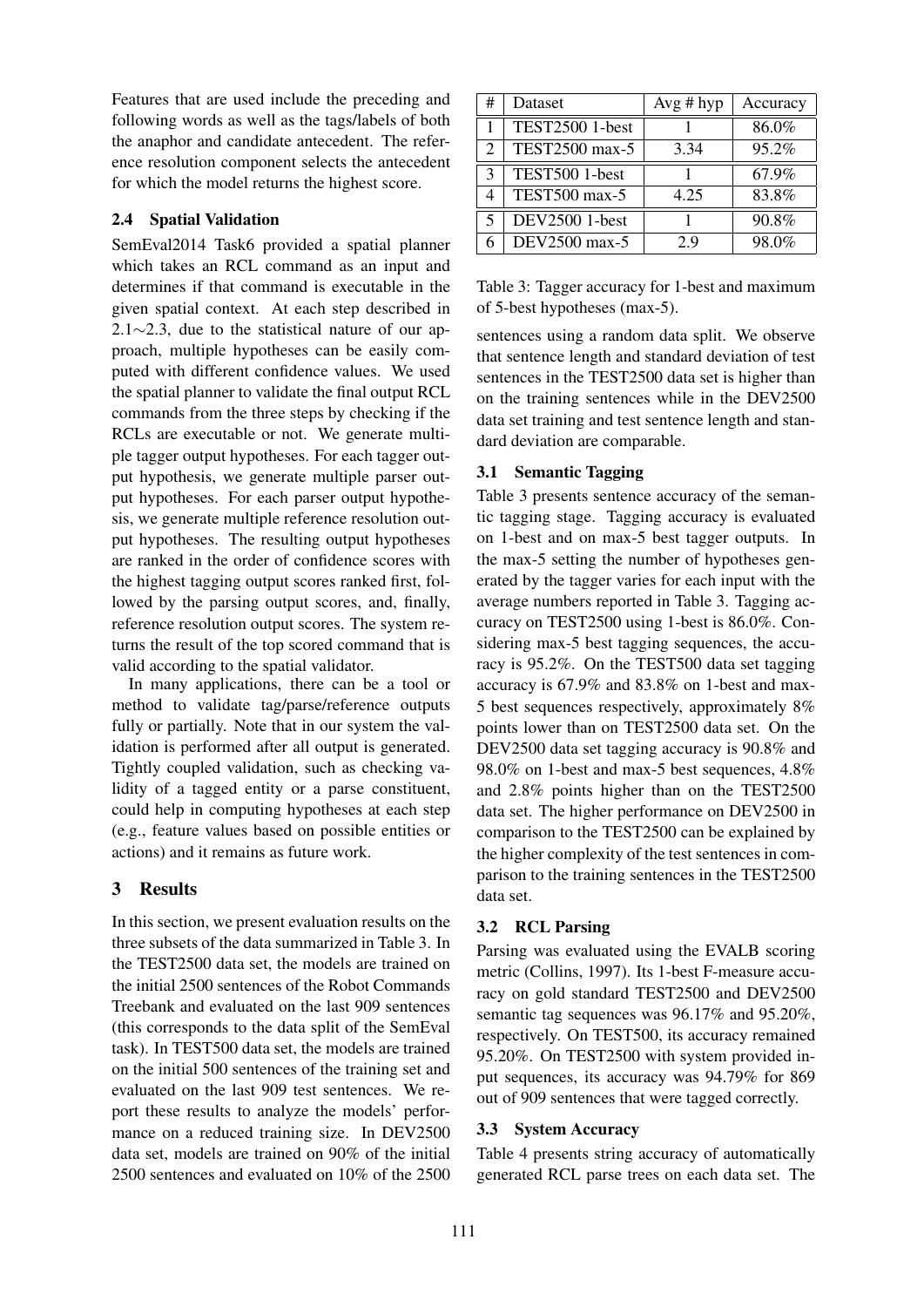| Name            | Train #sent | Train Sent. len. (stdev) | Test #sent | Fest Sent. Len. (stdev) |
|-----------------|-------------|--------------------------|------------|-------------------------|
| <b>TEST2500</b> | 2500        | 13.44 (5.50)             | 909        | 13.96 (5.59)            |
| TEST500         | 500         | 14.62(5.66)              | 909        | 13.96 (5.59)            |
| <b>DEV2500</b>  | 2250        | 13.43(5.53)              | 250        | 13.57(5.27)             |

Table 2: Number of sentences, average length and standard deviation of the data sets.

results are obtained by comparing system output RCL parse string with the reference RCL parse string. For each data set, we ran the system with and without spatial validation. We ran RCL parser and reference resolution on automatically assigned semantic tags (Auto) and oracle tagging (Orcl). We observed that some tag labels can be verified systematically and corrected them with simple rules: e.g., change "front" to "forward" because relation specification in (Dukes, 2013) doesn't have "front" even though annotations included cases with "front" as relation.

The system performance on TEST2500 data set using automatically assigned tags and no spatial validation is 60.84%. In this mode, the system uses 1-best parser and 1-best tagger output. With spatial validation, which allows the system to re-rank parser and tagger hypotheses, the performance increases by 27% points to 87.35%. This indicates that the parser and the tagger component often produce a correct output which is not ranked first. Using oracle tags without / with spatial validation on TEST2500 data set the system accuracy is 67.55% / 94.83%, 7% points above the accuracy using predicted tags.

The system performance on TEST500 data set using automatically assigned tags with / without spatial validation is 48.95% / 74.92%, approximately 12% points below the performance on TEST2500 (Row 1). Using oracle tags without / with spatial validation the performance on TEST500 data set is 63.89% / 94.94%. The performance without spatial validation is only 4% below TEST2500, while with spatial validation the performance on TEST2500 and TEST500 is the same. These results indicate that most performance degradation on a smaller data set is due to the semantic tagger.

The system performance on DEV2500 data set using automatically assigned tags without / with spatial validation is 68.0% / 96.80% (Row 5), 8% points above the performance on TEST2500 (Row 1). With oracle tags, the performance is 69.60% / 98.0%, which is 2-3% points above TEST2500 (Row 2). These results indicate that most performance improvement on a better balanced data set

| #                       | Dataset         | Tag  | Accuracy without / with |
|-------------------------|-----------------|------|-------------------------|
|                         |                 |      | spatial validation      |
| 1                       | <b>TEST2500</b> | Auto | 60.84 / 87.35           |
| $\overline{2}$          | <b>TEST2500</b> | Orcl | 67.55 / 94.83           |
| 3                       | <b>TEST500</b>  | Auto | 48.95 / 74.92           |
| 4                       | <b>TEST500</b>  | Orcl | 63.89 / 94.94           |
| $\overline{\mathbf{S}}$ | <b>DEV2500</b>  | Auto | 68.00 / 96.80           |
|                         | <b>DEV2500</b>  | Orcl | 69.60 / 98.00           |

Table 4: System accuracy with and without spatial validation using automatically assigned tags and oracle tags (OT).

DEV2500 is due to better semantic tagging.

### 4 Summary and Future Work

In this paper, we present the results of semantic processing for natural language robot commands using *Tag&Parse* approach. The system first tags the input sentence and then applies non-lexical parsing to the tag sequence. Reference resolution is applied to the resulting parse trees. We compare the results of the models trained on the data sets of size 500 (TEST500) and 2500 (TEST2500) sentences. We observe that sequence tagging model degrades significantly on a smaller data set. Parsing and reference resolution models, on the other hand, perform nearly as well on both training sizes. We compare the results of the models trained on more (DEV2500) and less (TEST2500) homogeneous training/testing data sets. We observe that a semantic tagging model is more sensitive to the difference between training and test set than parsing model degrading significantly a less homogeneous data set. Our results show that 1) both tagging and parsing models will benefit from an improved re-ranking, and 2) our parsing model is robust to a data size reduction while tagging model requires a larger training data set.

In future work we plan to explore how *Tag&Parse* approach will generalize in other domains. In particular, we are interested in using a combination of domain-specific tagging models and generic semantic parsing (Das et al., 2010) for processing spoken commands in a dialogue system.